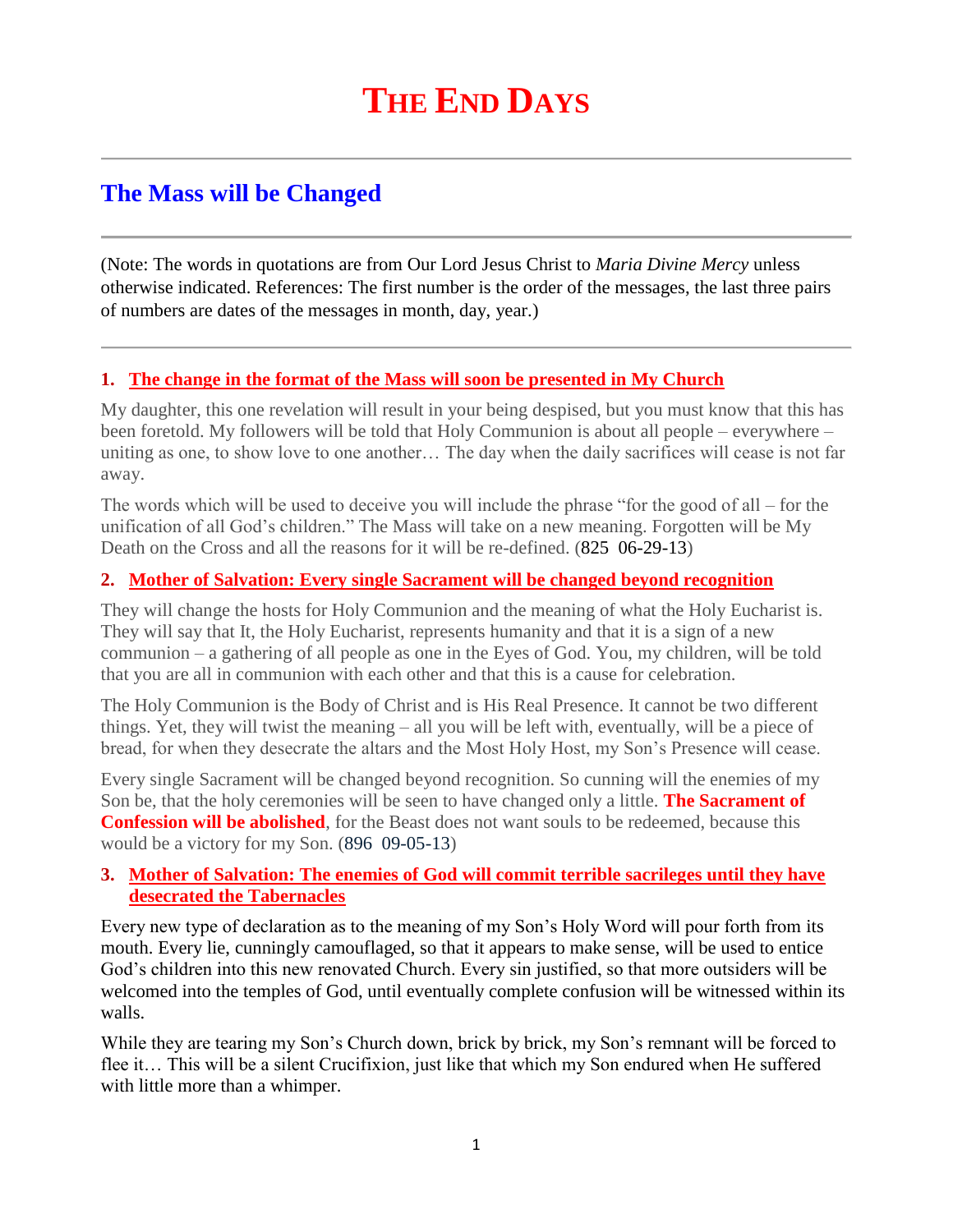The enemies of God will commit terrible sacrileges, until they have desecrated the Tabernacles. When they have achieved this, they will then prepare the throne upon which will sit the Antichrist. (972 11-25-13)

## **4. [They will soon use churches as places to trade in and profit from](http://www.thewarningsecondcoming.com/they-will-soon-use-churches-as-places-to-trade-in-and-profit-from/)**

What misery will be felt by Catholics and Christians, all over the world, when they see how their churches and places of worship will be turned into places of entertainment. Many events will be held in churches, which are meant to pay homage to Me, but which will insult My Name. They will soon use churches as places to trade in and profit from. All of these things are to come and for those who love Me, they will weep in great sorrow… There will be singing, laughter, loud voices and the recital of tales, which have nothing to do with Me. Yet all of these vile acts will be committed in My Churches and before Me.

Cover your ears with your hands when the blasphemies spill forth from the mouth of the Beast. Accept nothing at all which will betray My Sacraments or My Teachings. Turn the other way and follow Me because, when all these things come to pass, there will be only one path you can walk. This is My Path – the Path of Truth. Only the whole truth is acceptable. Half a truth means that it becomes a lie. (871 08-13-13)

### **5. [The Temple of God will be desecrated beyond recognition](http://www.thewarningsecondcoming.com/the-temple-of-god-will-be-desecrated-beyond-recognition/)**

Your churches will become no more than places of entertainment where pagan rituals and music will be staged in elaborate ceremonies. Supposedly, these events will be to honor God. Instead, they will idolize sinful acts and they will declare them to be in accordance with My Teachings.

As the false Church grows and attracts many celebrities, the media and political leaders, My Remnant Church will grow. Many of My sacred servants will be disloyal to Me and join in the new One-World Religion where they will be welcomed with open arms.

It will, in time, become **unacceptable** for certain Christian practices to be held in public. These will include the **Sacraments of Baptism and Holy Communion**. They will be deemed to be unacceptable in a modern and secular world and you will find it impossible to receive them. The Sacrament of Marriage will be changed and marriage will be available in a different form. The only way to receive the True Sacraments at that stage will be through the Remnant Church. (655 01-01- 13)

#### **6. [They will use My Home to honor pagan gods as a mark of respect, which the world will be](http://www.thewarningsecondcoming.com/today-fewer-people-than-ever-believe-in-the-word-of-god/)  [told is only fair](http://www.thewarningsecondcoming.com/today-fewer-people-than-ever-believe-in-the-word-of-god/)**

My dearly beloved daughter, all of the prophecies given to you will now begin to spill out – one drop at a time, until all will pour rapidly like water rushing from a tap… As the new era of radical reforms in My Church commences, many non-Christian groups will be embraced… Those who do not accept Me, because they do not believe in Who **I Am**, will be welcomed into My Home… Christians will be told that God would expect them to welcome non-believers into the Church. That some practices, which honor Me, will have to be adapted so as not to cause offense to these visitors… While I sit quietly in the corner, they will run amok in My House; take away treasures and all symbols, which are associated with Me, My beloved Mother and the Stations of the Cross. My Home will be stripped bare of all that I hold dear… Soon I will no longer have the key to My Home, for they will take that away too. I will make My Home then only in the hearts of My loyal sacred servants, My beloved followers and those whose hearts will be open to Me. (1,124 05-18- 14)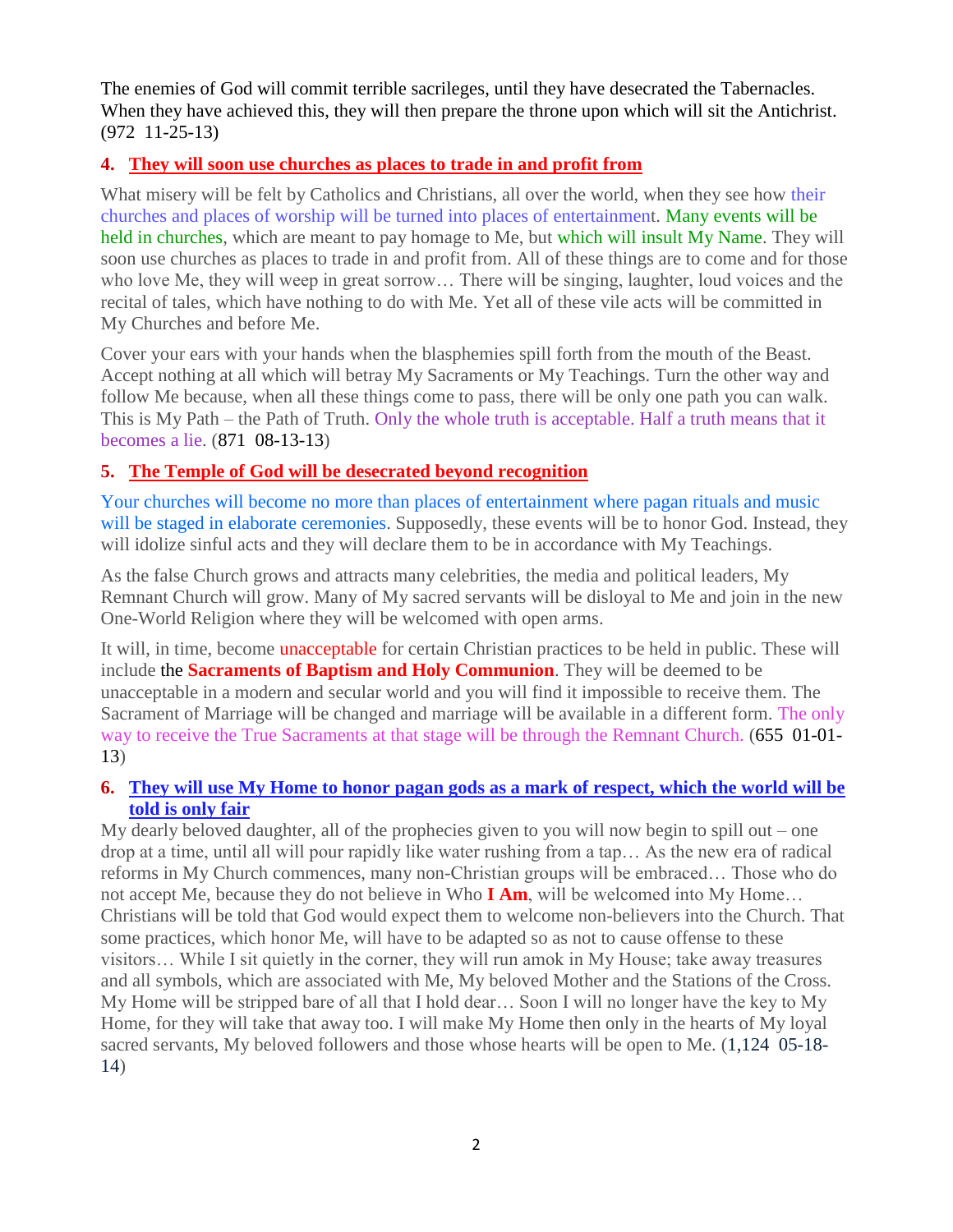## **7. [These people will destroy My Churches and few will be allowed to offer the daily Sacrifices](http://www.thewarningsecondcoming.com/these-people-will-destroy-my-churches-and-f)**

There will be attempts made, constantly, to take over your currencies and your personal access to money. But your prayers can stop these wicked leaders from inflicting this attempt at slavery. These people will destroy My Churches and few will be allowed to offer the daily Sacrifices. Yet, there will be those among them, which will remain standing because of the Grace of God.

They will persecute the Church and cause a big division amongst leaders in the Christian Churches and, yet, there will be priests and clergy still left standing because they will refuse to submit to this pressure.

They will try to stop the Sacraments of Baptism, Holy Communion and Confession and, yet, these faithful and brave sacred servants will continue to serve Me. (675 01-20-13)

#### **8. [Mother of Salvation: They will present a new red book, with the head of a goat embedded](http://www.thewarningsecondcoming.com/mother-of-salvation-they-will-present-a-new-red-book-with-the-head-of-a-goat-embedded-within-its-cover/)  [within its cover](http://www.thewarningsecondcoming.com/mother-of-salvation-they-will-present-a-new-red-book-with-the-head-of-a-goat-embedded-within-its-cover/)**

**Every trace of me, the Mother of God, will be wiped out. Apparitions, which are attributed to me, will be ridiculed and people will be instructed, by the enemies in my Son's Church, to reject all credence associated with them.** Then, my Son's Church will be discarded, along with those who are true followers of Christ. **The Holy Masses will cease.**

During this time, my Son's Remnant will gather in every nation, the world over, and lead the lost and the bewildered, during this terrible period of infestation. **This Army will be given great power over evil, which will be witnessed in what once were the Churches of my Son.** They will, by the Power of the Holy Spirit, preach the Truth – the True Gospels – the True Word, given to the world in the Holy Bible.

**Then, when the Great Day dawns and after the three terrible days of darkness are over, a great Light will appear over the Earth. This Light will surround my Son and the sun, which will be at its greatest strength, will descend over the world – both at the same time.** (1,067 03- 11-14)

#### **9. God the Father: The Credo [Prayer, which acknowledges Who I Am, will be changed](http://www.thewarningsecondcoming.com/god-the-father-the-credo-prayer-which-acknowledges-who-i-am-will-be-changed/)**

Far better if you remain silent than to utter one word of blasphemy, which will be introduced into all Churches everywhere, which honor Me, your Father and who accept My Son, Jesus Christ, your Savior. Words, which venerate My Name and that of My Son, will be twisted and expressions, which refer to My Son, will include such terms as "Jesus of the Light." This new prayer will place the emphasis on the superiority of man, his responsibility to ensure the welfare of his brother and to welcome, as one, all religions to honor God… This will be the time when the world will come together into one world, as a pagan religion… In time, a special symbol, which will represent the new man-made god, will be created, so that it will seem to those who are asked to wear it that they will be doing a good thing in showing solidarity to one another. All these things, they will be told, are for the good of all, where your first duty is to seeking the perfection of man. This, they will tell you, is important before you can face God… The focus will be on all things to do with My Creation – the Earth; the nations; the people and political rulers… Paganism will bring with it an appalling darkness of the soul. Then, for everything that is leveled against Me, I will replicate their abominations – upon the Earth they walk on; the water they drink; the mountains they climb; the seas they cross and the rain, which feeds their crops. (1,130 05-26-14)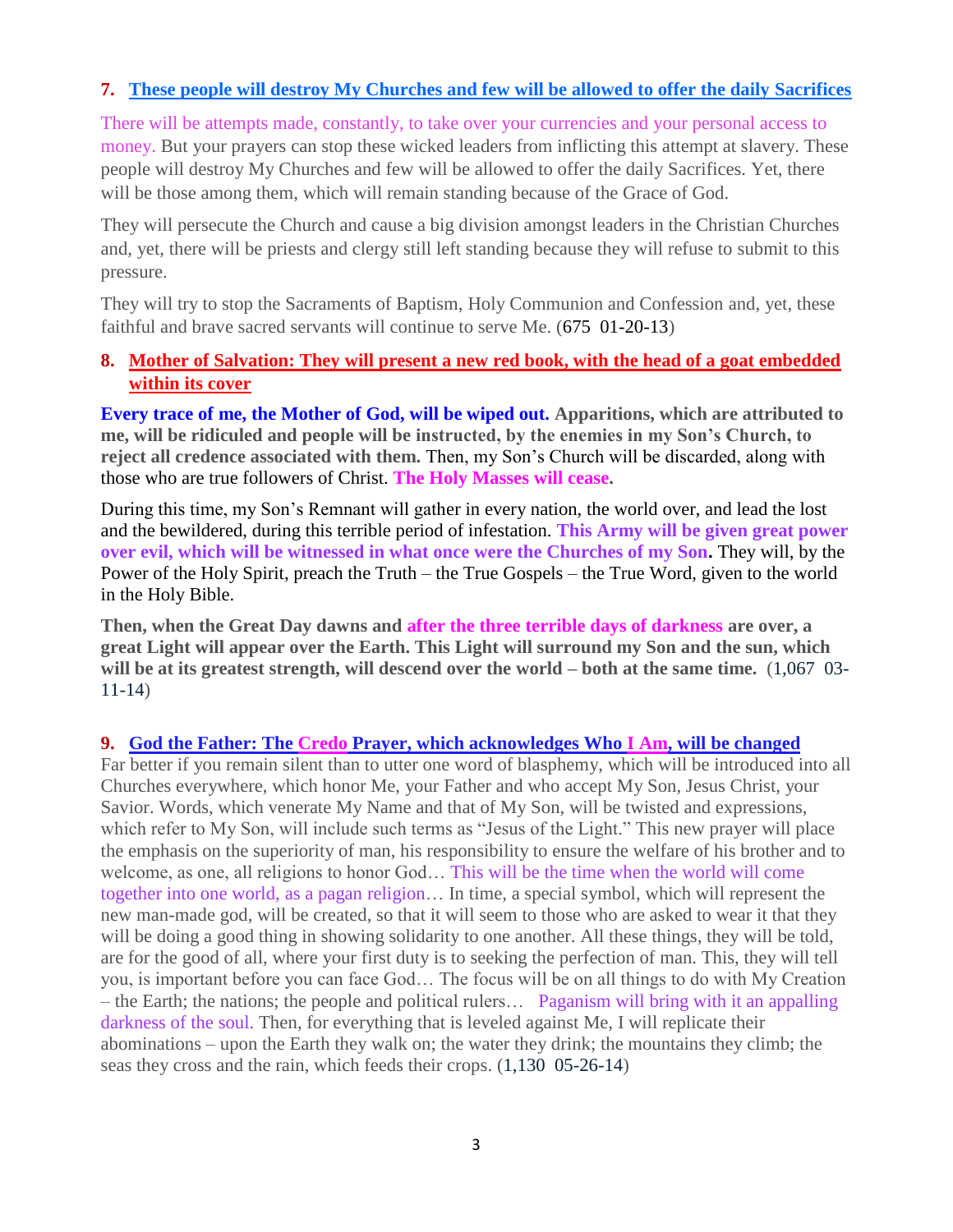### **10. [They must retain the Holy Missals, the vestments, the Holy Bible and the Holy Crosses.](http://www.thewarningsecondcoming.com/they-must-retain-the-holy-missals-the-vestments-the-holy-bible-and-the-holy-crosses-these-will-all-be-replaced/)  [These will all be replaced](http://www.thewarningsecondcoming.com/they-must-retain-the-holy-missals-the-vestments-the-holy-bible-and-the-holy-crosses-these-will-all-be-replaced/)**

Those who are planning to inflict suffering upon humanity, as part of a covenant with the Beast, will be careful not to be seen to denounce these Messages publicly, as by doing so, they will give credence to them. Instead, they will spread hatred against Me in other ways, starting by destroying the faith of those within My Church. They will turn the hearts of those who love Me against their fellow Christians. They will embrace pagans, new age witches and worshipers of the Beast, rather than Christians, who will object to the vile pagan rituals, which will be performed in Catholic churches and soon other Christian churches.

These events are still to come. Please do not think that the current Holy Masses or Sacraments have changed yet, although they will change very soon. When they do, you must turn your back and defend Me.

Much change has been planned for the last few years by the evil of Masonry in My Church on Earth. Now their plans, already made known within the highest ranks in the churches, are about to be announced. They will be unveiled with the announcement that the Catholic Church is being modernized, so that it can become relevant in today's new, open-minded, liberal society. It will say, it will be putting the past behind and it will then say that its motto will be to embrace all creeds, to show that it is not narrow in attitude. This announcement will be celebrated all over the world and the media will cover this great news on its front pages, when before it viewed the Catholic Church with distaste.

The seed of Satan will be spent and the new ceremonies, where the format of the Holy Masses will be presented backwards, but all the correct phrases relating to My Passion will be substituted with nonsense – empty words – empty vessels – empty tabernacles. All My Crosses will be replaced with the secret symbols of the occult.

This is the desolation spoken of to the prophet Daniel. This is the end of My Holy Eucharist and the end of the Mass, as you know it, in many places. But My beloved loyal servants will prepare now, the production of the Holy Hosts. They must retain the Holy Missals, the vestments, the Holy Bible and the Holy Crosses. These will all be replaced.

You must gather soon and plan, for you will not be allowed to say Mass according to My Will. (874 08-17-13)

### **11. Roman Catholics [will need to hold Masses in refuges or Churches](http://www.thewarningsecondcoming.com/roman-catholics-will-need-to-hold-masses-in-refuges-or-churches-of-safety/) of safety**

The Crusade, the Mission of the remnant Church on earth, will be just as challenging as those in the Middle Ages. It will not involve physical warfare, when an army fights a combat in normal war. The war will be a spiritual one, although some wars will be a trigger, for millions of prayer groups setting up to dilute the power of the Antichrist.

#### **These prayers were written in Heaven and promise extraordinary Graces**. **They have one purpose only and that is to save the souls of everyone; every child; every creed; each sex; every religious denomination and atheists. This is My greatest desire.**

You, My disciples, are under My direction. The Graces I pour over you are already bearing fruit. Soon the powers I will give, through the Graces of the Crusade Prayers, will draw thousands of new souls.

Remember we are now preparing for the fallout of My poor sacred servants, which will be as a result of the coming schism, which is to erupt in the Christian Churches.